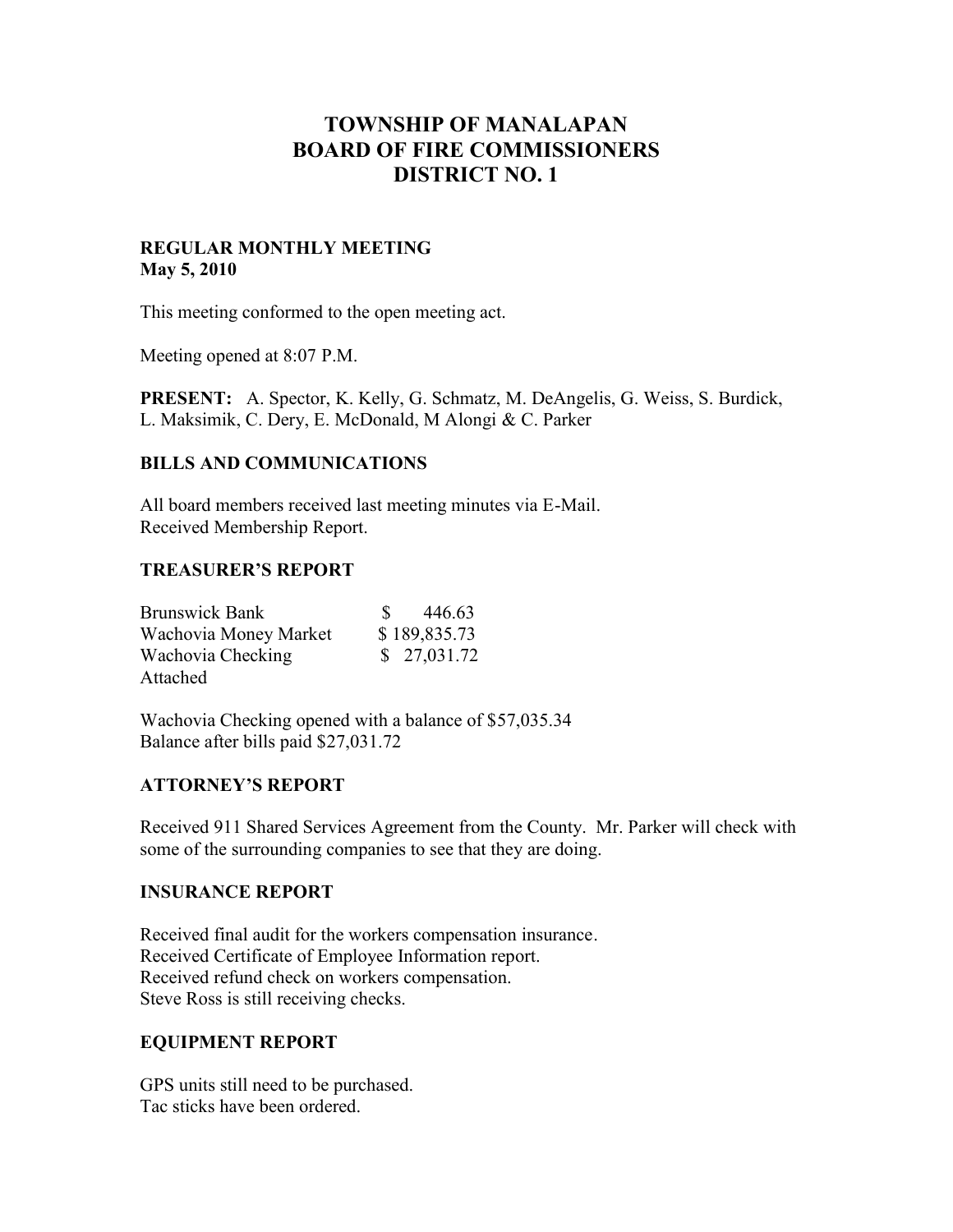The saw will be in on Friday.

# **RADIO REPORT**

There are two broken portables. Pagers are still out to be repaired. There is a portable missing from 26-1-80.

# **CHIEF'S REPORT**

Chief Burdick reported there were 71 calls for the month of April.

# **TRUCK REPORT**

26-1-73 – onboard charger replaced and a gauge was placed inside cab; electrical repairs were made; replaced door handle. 26-1-80 – ordered new fuel unit; tire guy was here today – tire keeps loosing air.

## **ASSOCIATION REPORT**

Commissioner Kelly reported that the guy for the ceiling will be stopping by to give an estimate.

Mike Alongi reported on the electrical problems at the Satellite and the Main House. Commissioner Spector will call the electrician to make repairs.

# **TRUSTEES' REPORT**

No report.

#### **OLD BUSINESS**

See attached.

#### **NEW BUSINESS**

Commissioner DeAngelis made a motion to pay all vouchers; this was seconded by Commissioner Kelly. All voted aye.

Opticom head on Craig and Tennent is faced the wrong way and the one on Wild Turkey is crooked. Chief Burdick will try to adjust these before calling Lucas Electric.

Commissioner Weiss discussed the FDIC Convention.

Commissioner Kelly made a motion not to exceed \$1,800 to have the trucks professionally cleaned; this was seconded by Commissioner DeAngelis. All voted aye.